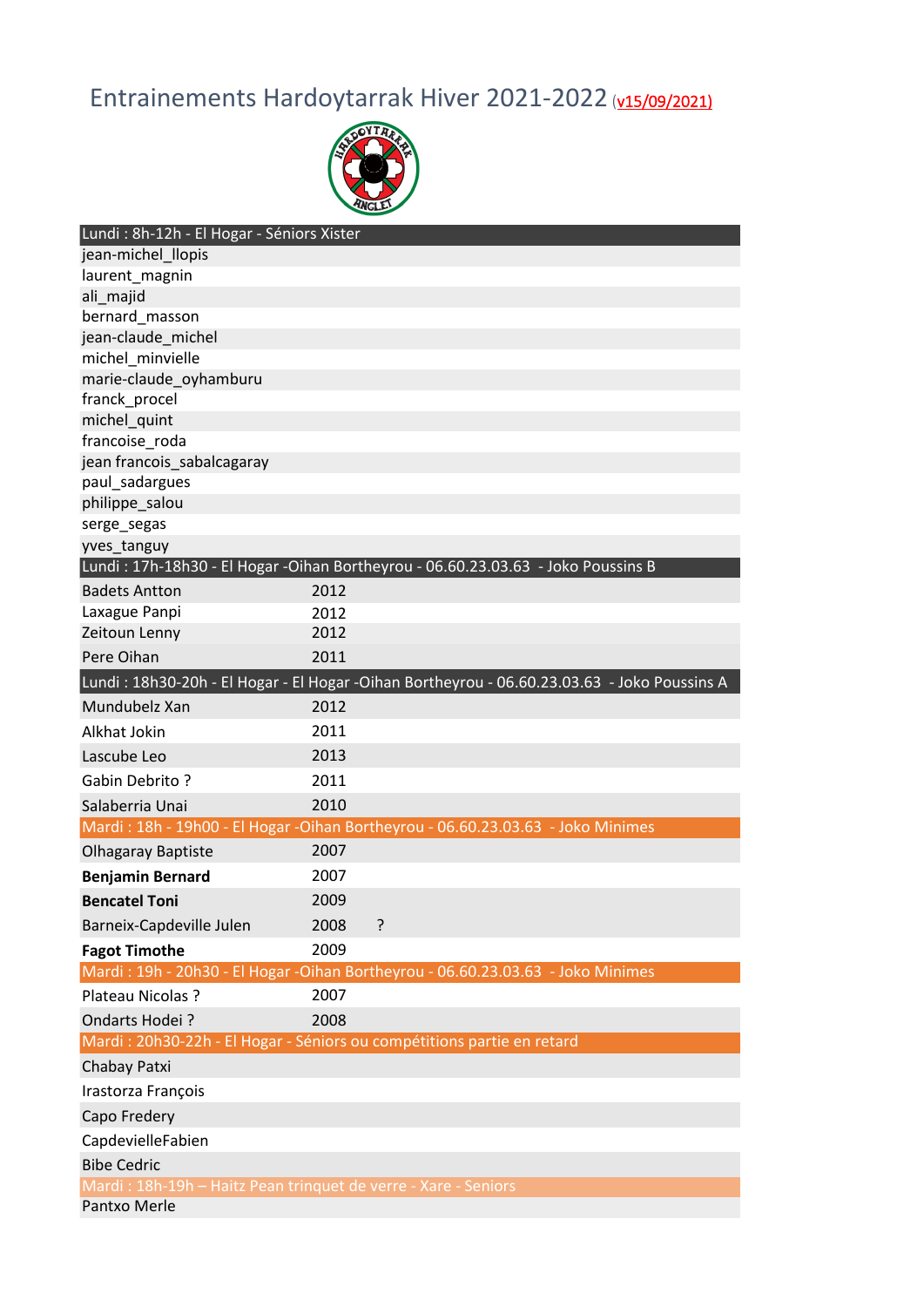| Majourau Theo                                                                            |      |                                                                                              |
|------------------------------------------------------------------------------------------|------|----------------------------------------------------------------------------------------------|
| <b>Cyprien Ducos</b>                                                                     |      |                                                                                              |
| Oihan Bortheyrou                                                                         |      |                                                                                              |
| Mardi: 21h-22h - Haitz Pean trinquet de verre - Xare ou Main Nue<br><b>Bruno Driolet</b> |      |                                                                                              |
| Joel Sistiague                                                                           |      |                                                                                              |
| <b>Eneko De Paredes</b>                                                                  |      |                                                                                              |
| <b>Etchebest Bixente</b>                                                                 |      |                                                                                              |
|                                                                                          |      |                                                                                              |
|                                                                                          |      | Mercredi: 14h-15h30 - Haitz Pean trinquet de pierre -Oihan Bortheyrou - 06.60.23.03.63 - Mai |
| Dizdar Oihan                                                                             | 2008 |                                                                                              |
| Gibaru Gorka                                                                             | 2008 |                                                                                              |
| Koldo (cousin Gibaru)                                                                    |      |                                                                                              |
| De La Fuente Julen                                                                       | 2008 |                                                                                              |
| Jabin Xan                                                                                | 2009 |                                                                                              |
|                                                                                          |      | Mercredi: 16h-17h -Haitz Pean trinquet de verre - Pantxo Merle - 06.80.08.02.94 - Xare Pouss |
| Diego Moncada                                                                            |      |                                                                                              |
| Hugo Elizondo                                                                            |      |                                                                                              |
| Pablo Boutoille-Lataste                                                                  | 2009 |                                                                                              |
| Lascube Leo                                                                              | 2013 |                                                                                              |
| <b>Arthur Driolet</b>                                                                    | 2013 |                                                                                              |
| Pere Kepa                                                                                | 2009 |                                                                                              |
| Pere Oihan                                                                               | 2011 |                                                                                              |
|                                                                                          |      | Mercredi: 17h-18h -Haitz Pean trinquet de verre - Pantxo Merle - 06.80.08.02.94 - Xare Pouss |
| Hodei Ondarts                                                                            | 2008 |                                                                                              |
| Jon Lafargue                                                                             | 2004 |                                                                                              |
| <b>Iban Barneix</b>                                                                      | 2005 |                                                                                              |
| Iban Doyhamboure                                                                         | 2001 |                                                                                              |
| Mercredi: 14h-15h - El Hogar - Bidegorry (06.38.74.22.69) - Ecole de Joko                |      |                                                                                              |
| Doyhenard Thibault                                                                       |      |                                                                                              |
| De Larrard Garra Ibai                                                                    | 2015 |                                                                                              |
| Christiaens Robin                                                                        | 2014 |                                                                                              |
| Dauga Lucas                                                                              | 2013 |                                                                                              |
| Dauga Noa                                                                                | 2013 |                                                                                              |
| Hugonnie Eyain Esteban                                                                   | 2011 |                                                                                              |
| Ange                                                                                     |      |                                                                                              |
|                                                                                          |      |                                                                                              |
| Mercredi: 15h-16h - El Hogar - Bidegorry (06.38.74.22.69) - Ecole de Joko                |      |                                                                                              |
| <b>Moncada Diego</b>                                                                     |      |                                                                                              |
| <b>Arrieux Maïa</b>                                                                      | 2012 |                                                                                              |
| Delhaye Oihan                                                                            |      |                                                                                              |
| Delhaye Julen                                                                            |      |                                                                                              |
|                                                                                          |      |                                                                                              |
|                                                                                          |      | Mercredi: 16h-17h - El Hogar - Jean-Leon Pebet - 06.88.70.94.76 - Ecole main nue             |
|                                                                                          |      |                                                                                              |

Mercredi : 17h-18h30 - El Hogar - Oihan Bortheyrou - 06.60.23.03.63 ?

Mercredi : 18h30-20h - El Hogar -Oihan Bortheyrou - 06.60.23.03.63 - Joko Juniors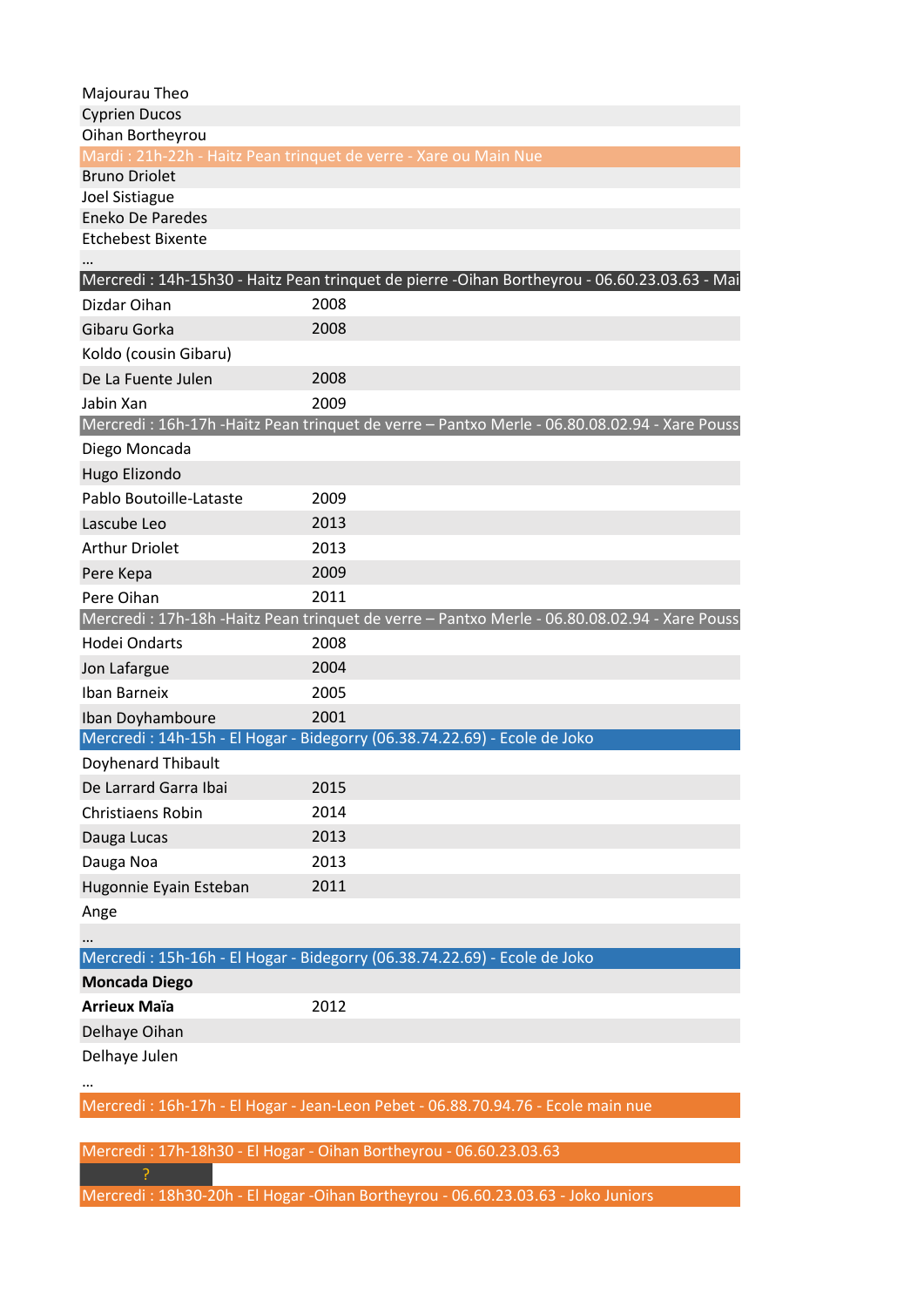| <b>Clement Plateau</b>                      | 2004                                                                                           |
|---------------------------------------------|------------------------------------------------------------------------------------------------|
| Doyhamboure Iban                            | 2004                                                                                           |
| Depitout-Ardoin Julen                       | 2004                                                                                           |
| Mercredi: 20h-22h - El Hogar - Seniors      |                                                                                                |
| Lucbernet Robin                             |                                                                                                |
| Lucbernet Julian                            |                                                                                                |
| Casenave Juilen                             |                                                                                                |
| Capo Fredery                                |                                                                                                |
|                                             | Jeudi: 18h-19h30 - El Hogar - Oihan Bortheyrou - 06.60.23.03.63 - Joko Cadets                  |
| Laplace Xabi                                | 2006                                                                                           |
| Bidegainberry Xan                           | 2006                                                                                           |
| Amagat Gabi                                 | 2005                                                                                           |
| Caldunbide Ekhi                             | 2005                                                                                           |
| <b>Iban Barneix</b>                         | 2005                                                                                           |
|                                             | Jeudi: 19h30-21h00 -El Hogar - Oihan Bortheyrou - 06.60.23.03.63 - Joko Juniors                |
| Espil Yohan                                 | 2003                                                                                           |
| Péricou-Cayéré Paul                         | 2003                                                                                           |
| Zaldumbide Juan-Ekaitz                      | 2001                                                                                           |
| Sabarots Diego                              | 2003                                                                                           |
| Rouge Jon                                   | 2004                                                                                           |
| Vendredi 8h-12h - El Hogar - Séniors Xister |                                                                                                |
| isabelle_charles                            |                                                                                                |
| olivier_de juan                             |                                                                                                |
| jean-luc_demerle                            |                                                                                                |
| jean-françois duprat                        |                                                                                                |
| jacques_dyskiewicz<br>herve_d'ythurbide     |                                                                                                |
| pascal fernandez                            |                                                                                                |
| florence_fernandez                          |                                                                                                |
| christian grelon                            |                                                                                                |
| francois_grillet                            |                                                                                                |
| jean_ithurburua                             |                                                                                                |
|                                             | Vendredi 17h-18h - El Hogar - Débutants Joko - Bidegorry (06.38.74.22.69) & Olivier Burro-Gale |
| <b>Doyhenard Thibault</b>                   |                                                                                                |
| De Larrard Garra Ibai                       | 2015                                                                                           |
| <b>Christiaens Robin</b>                    | 2014                                                                                           |
| Dauga Lucas                                 | 2013                                                                                           |
| Dauga Noa                                   | 2013                                                                                           |
| Hugonnie Eyain Esteban                      | 2011                                                                                           |
| Ange                                        |                                                                                                |
|                                             |                                                                                                |
|                                             | Vendredi 18h-19h - El Hogar - Ecole de pelote Joko - Bidegorry (06.38.74.22.69)                |
| Diego Moncada                               |                                                                                                |
| Arrieux Maïa                                |                                                                                                |
| Delhaye Oihan                               |                                                                                                |
| Delhaye Julen<br><b>Toledo Jean</b>         |                                                                                                |
|                                             |                                                                                                |

Vendredi 19h-22h - El Hogar - Compétition